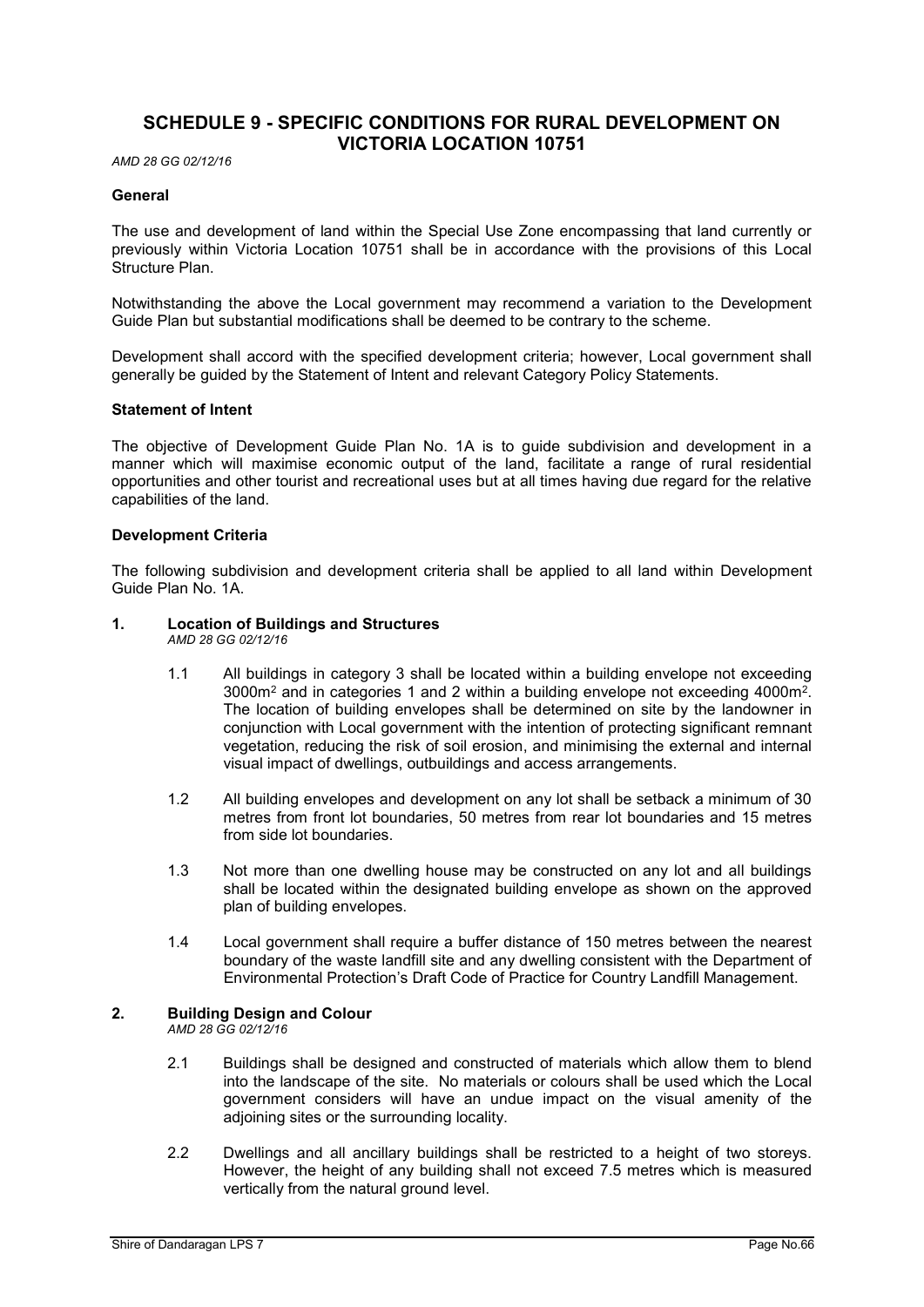2.3 The use of fibro cement, metal sheeting or wooden picket for boundary fencing will not be permitted. If fencing is utilised, it shall be of rural construction such as open post and rail or post and wire, to the satisfaction of Local government.

# 3. Vegetation and Revegetation

AMD 28 GG 02/12/16

- 3.1 If the Local government considers a lot within the area requires tree cover improvement it may require the owner of the lot as a condition of development, to undertake a tree planting programme to its specifications. It may also require the owner to maintain these trees.
- 3.2 No clearing of trees or vegetation shall occur without the approval of Local government, and where appropriate, Agriculture Western Australia, except for:
	- (a) clearing to comply with the requirements of the Bush Fires Act 1954 (as amended);
	- (b) clearing as may reasonably be required to construct an approved building and curtilage, including fences and on-site effluent disposal systems;
	- (c) clearing to gain vehicular access to an approved development on the land;
	- (d) trees which are dead, diseased or in a dangerous condition;
	- (e) clearing required to establish and maintain a low fuel buffer.
- 3.3 Fences shall be erected to protect trees and other remnant vegetation by grazing livestock where required. Local government may request the Commission to impose a condition at the time of subdivision for the fencing of remnant vegetation and revegetation areas.

#### 4. Effluent Disposal

AMD 28 GG 02/12/16

- 4.1 The disposal of liquid and/or solid wastes on the lots shall be carried out by way of an effluent system approved by the Local government and the health Department of Western Australia. Systems shall be designed and located to minimise nutrient export and/or release into any waterway or groundwater. Effluent disposal areas for development utilising conventional effluent disposal systems shall be setback a minimum of 100 metres from a natural permanent water course, water body or existing drain, and situated 2 metres above the highest known ground water level.
- 4.2 Local government shall require the use of amended soil type effluent disposal systems, such as ECOMAX, Biocycle, Aquarius or other similar approved ATU Systems acceptable to the Health Department of Western Australia, in the following situations:
	- where a 100-metre setback from a water course, water body or existing drain cannot be achieved;
	- where soil conditions are not conducive to the retention of nutrients; and
	- in low lying areas.

Separation from waterways and ground water shall be determined by Local government in accordance with the Health Department of Western Australia and Department of Environmental Protection quidelines.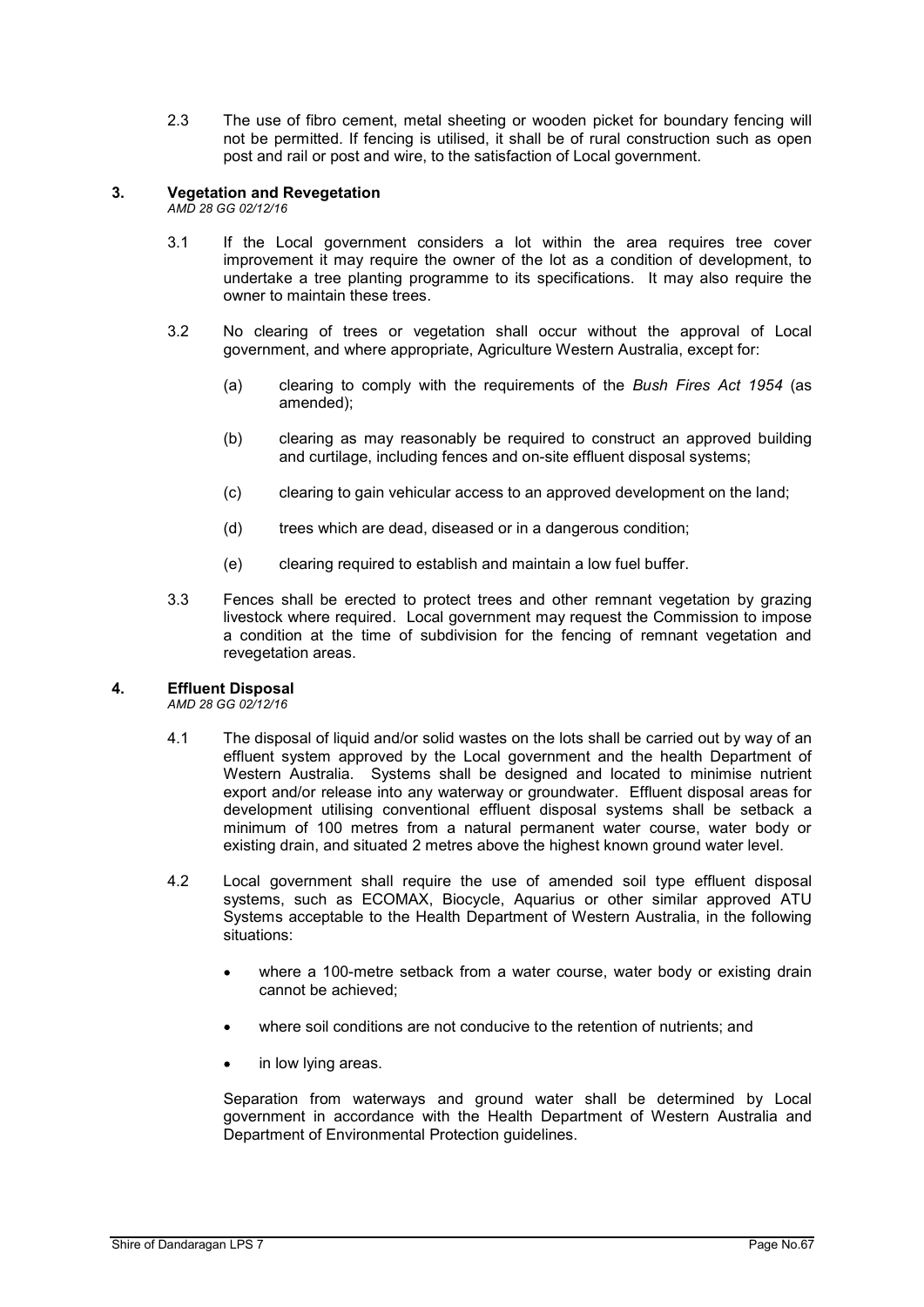# 5. Keeping of Stock

AMD 28 GG 02/12/16

- 5.1 The keeping and rearing of livestock shall not be permitted in Categories 4 and 5 except for domestic purposes and in such case, shall not exceed one horse or one cow or two sheep, and shall be restricted to an appropriate yard area within the building envelope.
- 5.2 Stock may be permitted in Categories 1, 2 & 3 to a maximum of 5 dry sheep equivalent (DSE) as defined by Agriculture Western Australia. Animal numbers shall not exceed the stocking rates recommended by Agriculture Western Australia in accordance with the pasture type.
- 5.3 The keeping of stock shall not result in the removal or damage of vegetation and trees or result in soil degradation and dust nuisance. Where in the opinion of Local government and Agriculture Western Australia the continued presence of animals on any portion of land is likely to contribute, or is contributing to soil degradation, dust nuisance or significant additional nutrient application, notice may be served on the owner of the land, requiring immediate removal of those animals specified in the notice.
- 5.4 Where notice has been served on a landowner in accordance with this Clause the Local government may also require the land to be rehabilitated to its satisfaction within three (3) months of serving the notice. In the event that such action is not undertaken, Local government may carry out such works as are deemed necessary, with all costs being borne by the landowner.

# 6. Bushfire Management & Control

AMD 28 GG 02/12/16

- 6.1 Local government may request the Commission to impose a condition at the time of subdivision for the construction of strategic firebreaks to the satisfaction of the Local government and the Bush Fires Board.
- 6.2 Strategic firebreaks shall be designed and constructed so as to avoid erosion impacts and to a standard suitable for all year access by heavy duty fire appliances and twowheel drive vehicles.
- 6.3 Low fuel buffers, at least 20 metres wide shall be established and maintained around each building.
- 6.4 Local government may request the Commission to impose a condition at the time of subdivision for fire suppression and prevention measures and equipment to be provided in the locality. Local government will facilitate discussions between the subdivider and the Bush Fires Board regarding such requirements.
- 6.5 The subdivider shall make arrangements to the satisfaction of Local government to ensure prospective purchasers, in the transfer of lots, are made aware of the fire management guidelines of the Home Owners Bushfire Survival Manual and the Australian Standard 3959 - 1991 Construction of Buildings in Bushfire Prone Areas.

# 7. Water Supply Provisions

AMD 28 GG 02/12/16

7.1 The subdivider shall make arrangements satisfactory to the Local government to ensure that prospective purchasers of the lots are advised that no reticulated water supply can be provided by the Water Corporation and that the land is located within the Jurien Groundwater area and that licensing of underground water usage applies in the area.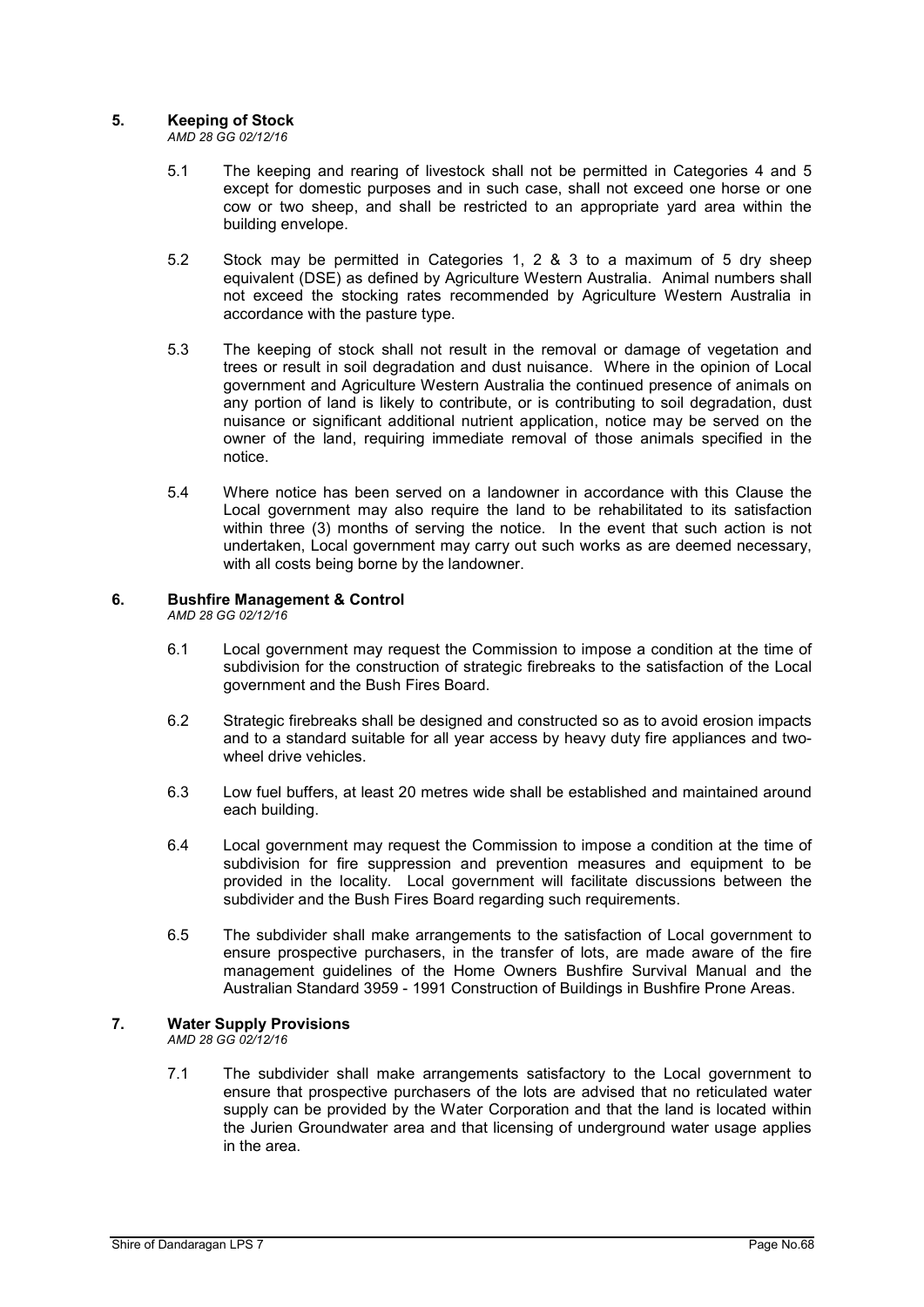7.2 Each dwelling shall be provided with a supply of potable water comprising of not less than 120,000 litres of storage directly connected to the necessary roof catchment area to provide this supply.

# 8. Road Upgrading, Access and Design.

AMD 28 GG 02/12/16

8.1 Local government may request the Commission to impose at the time of subdivision requirements for the upgrading of Canover Road.

# 9. Notification of Prospective Owners

AMD 28 GG 02/12/16

9.1 Provision shall be made to Local government's satisfaction to ensure prospective purchasers of land within the area covered by Local Structure Plan No. 1A are given a copy of these special provisions prior to entering into an agreement to acquire any property.

#### 10. Protection of Landscape Elements

- 10.1 When subdividing the land, the subdivider will be required to ensure that landscape values are not compromised in areas which are clearly visible from Hill River, the coastline and adjoining roads. This may entail:
	- retaining remnant vegetation;
	- providing larger lot sizes in sensitive areas;
	- locating buildings away from ridge-tops;
	- ensuring building design, materials and colour, complement surrounding landscape elements.

# 11. Horticultural Development

11.1 A Nutrient and Irrigation Management Plan shall be included as part of any proposal for horticultural use and/or development.

#### 12. Buffer Requirements

AMD 28 GG 02/12/16

12.1 Local government shall consider the Environmental Protection Authorities Guidelines contained in its draft "Industrial Residential Buffer Areas (Separation Distances)" or subsequent adopted policy, when considering applications for horse stables, market gardens and rural pursuits.

#### Category 1

#### Category Policy Statement

The objective for Category 1 is to achieve economic output by encouraging the use of small areas of cleared land available for land based agricultural use and, in the absence of such areas, attempting to diversify into non-land based agricultural or recreational uses.

### Development Criteria

The following subdivision and development criteria shall apply to those lots within Category 1 only.

(a) The recommended minimum lot sizes within this category shall range from 4.0ha to 6.0ha.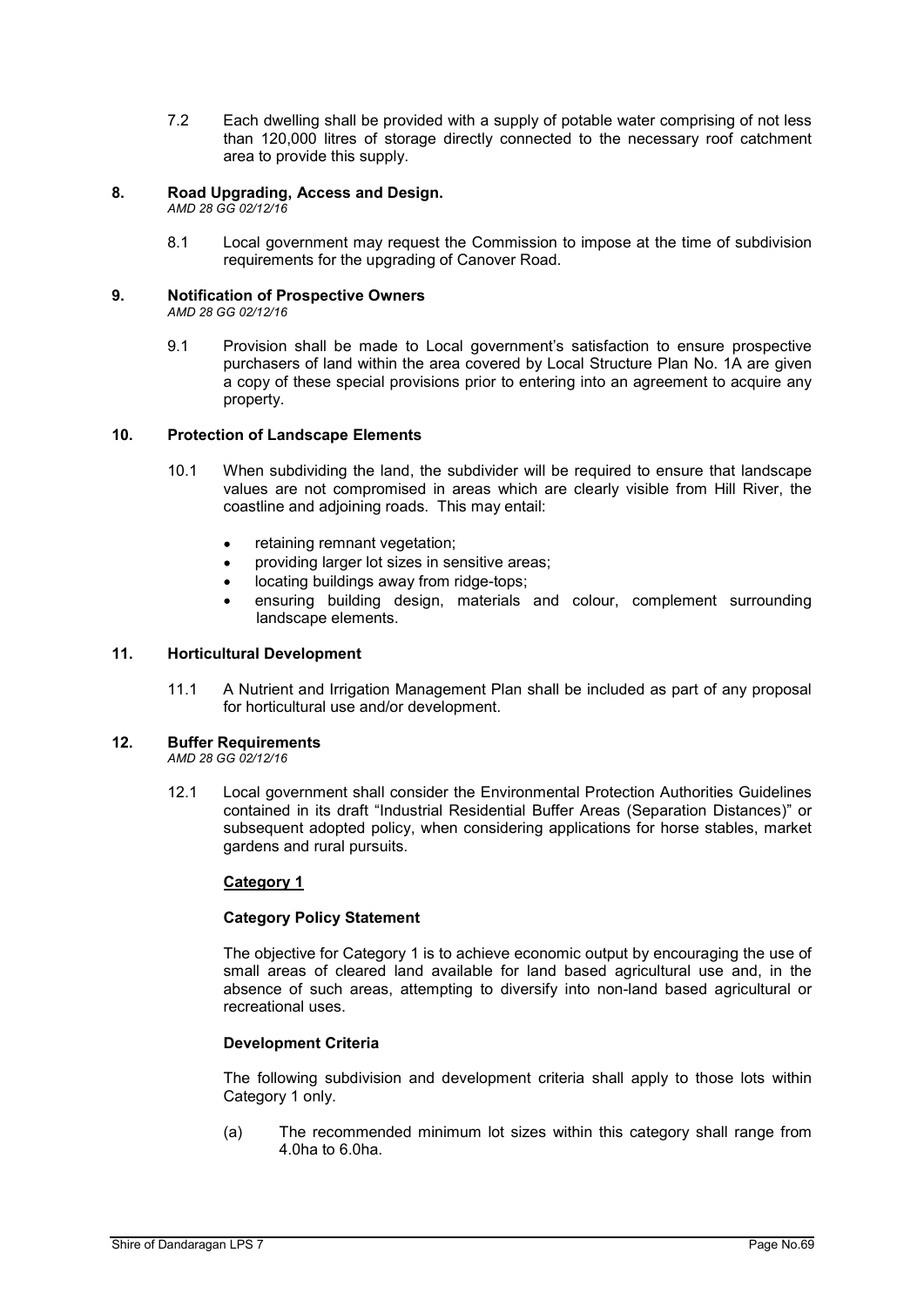- (b) Stocking of lots within this category will only be allowed up to a maximum of 5 dry sheep equivalent (DSE) as defined by the Department of Agriculture of Western Australia, for the quantity of cleared pasture available.
- (c) The following uses may be permitted subject to the explanation of symbols in Clause 4.3.2 of the scheme.
	- P Dwelling Single House
	- D Home Occupation
	- A Stable
	- A Private Recreation
	- A Market Garden
	- A Retail Nursery
	- A Rural Pursuit
	- A Veterinary Clinic and Hospital
	- A Dog Kennels
	- A Industry Rural

### Category 2

### Category Policy Statement

The objective for Category 2 is to achieve economic output by encouraging the use of small areas of cleared land available for land based agricultural use and, in the absence of such areas, attempting to diversify into non-land based agricultural or recreational uses.

# Development Criteria

The following subdivision and development criteria shall apply to those lots within Category 2 only.

- (a) The recommended minimum lot sizes in this category shall range from 2.0 ha to 4.0 ha.
- (b) Stocking of lots within this category will only be allowed up to a maximum of 5 dry sheep equivalent (DSE) as defined by the Department of Agriculture of Western Australia, for the quantity of cleared pasture available.
- (c) The following uses may be permitted subject to the explanation symbols given in Clause 4.3.2.
	- P Dwelling Single House
	- D Home Occupation
	- A Stable
	- A Private Recreation
	- A Market Garden
	- A Retail Nursery
	- A Rural Pursuit
	- A Veterinary Clinic and Hospital

# Category 3

# Category Policy Statement

The objective for Category 3 is to facilitate Rural Residential development and provide an alternative form of housing to that provided within the Jurien townsite.